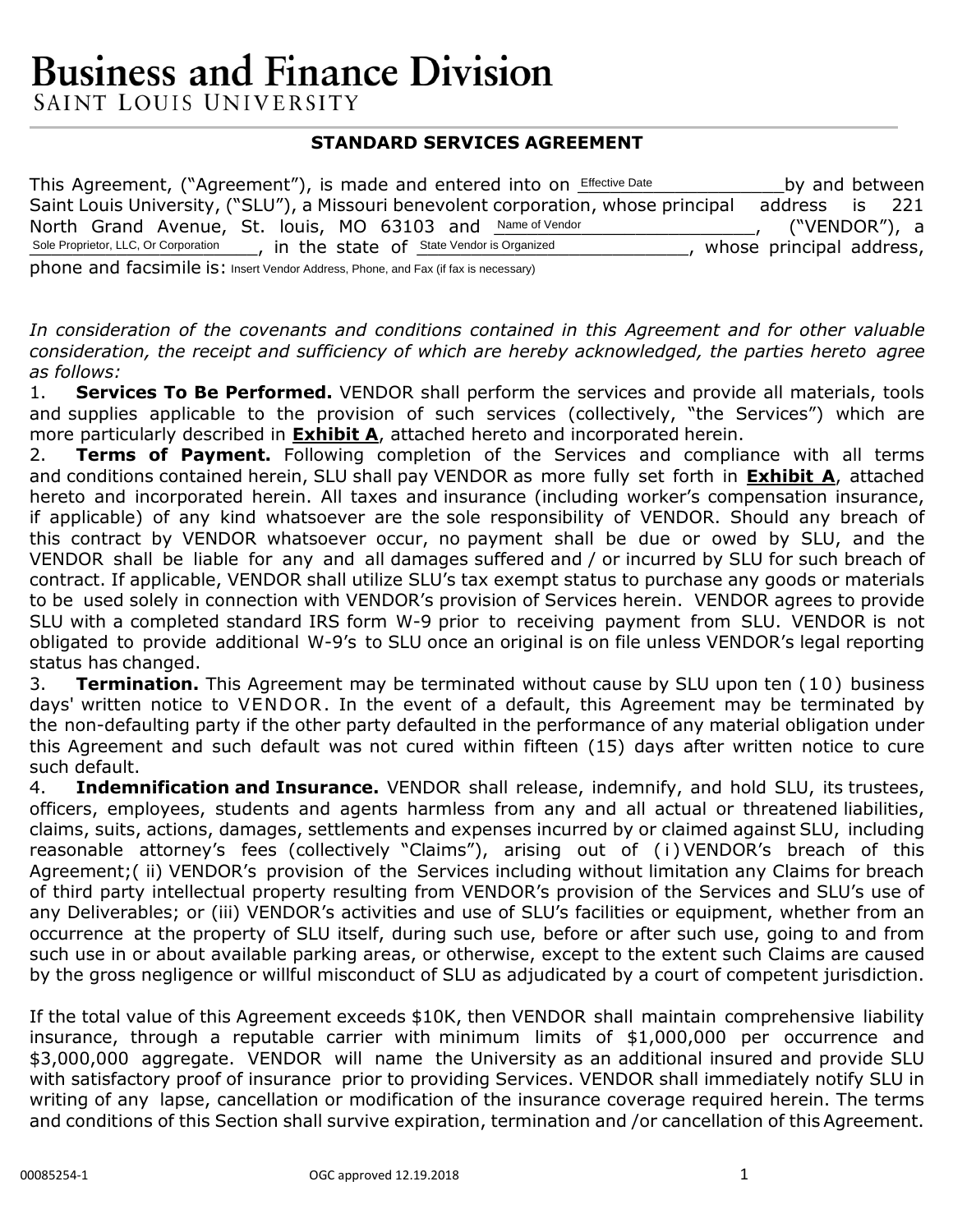5. **Laws, Rules and Regulations.** VENDOR represents and warrants that it has reviewed all SLU policies applicable to the Services and agrees to abide by all laws, rules, orders and regulations of federal, state and municipal governments which are applicable in any way to the provision of the Services. Any VENDOR travel associated with the Services shall be in accordance with SLU's travel policies, and any use of SLU property in performance of the Services shall be in accordance with applicable SLU policies regarding use of SLU facilities and all Services will be performed in accordance with SLU's policy on Civil Discourse, Speech and Expression.

6. **Intellectual Property.** Any and all work product and any associated intellectual property generated by VENDOR in the performance of the Services (the "Deliverables") is hereby assigned by VENDOR to SLU and is the sole property of SLU. VENDOR shall not acquire any rights of any kind in the Deliverables as a result of performing the Services.

7. **Confidentiality.** VENDOR acknowledges that, due to the scope of work and nature of services required under this Agreement, VENDOR, its employees, agents and/or representatives will/may have access to or receive confidential information of SLU that may include, but is not limited to, non-public personally identifiable information and/or any other non-public information related to SLU activities or its students, faculty and staff, regardless of whether or not such information is marked by SLU as confidential (the "Confidential Information"). VENDOR hereby represents and warrants to SLU, that all Confidential Information accessed or received as a result of this Agreement shall not be used or disclosed to any third party without SLU's express written consent, other than as necessary for the performance of the Services, except as required by law. VENDOR shall, when using Confidential Information, or when requesting Confidential Information from any individual or entity associated with SLU, limit the use of or access to such Confidential Information to the minimum level necessary to accomplish the intended purpose of the use. VENDOR shall implement appropriate safeguards to prevent the unauthorized use or disclosure of such Confidential Information and shall provide SLU with information concerning such safeguards as SLU may reasonably request. VENDOR shall promptly report to SLU any unauthorized use or disclosure of Confidential Information of which it becomes aware. VENDOR shall ensure that its employees, representatives, agents and subcontractors who have access to or receive Confidential Information will comply with the same restrictions and conditions as set forth herein. Upon expiration or termination of this Agreement, VENDOR shall return or destroy all Confidential Information, as directed by SLU. Both parties agree that this section shall survive termination or expiration of this Agreement.

8. **Use of Names and Marks.** VENDOR acknowledges that the names, logos, service marks, trademarks, trade dress, trade names and patents, whether or not registered, now or hereafter owned by or licensed to SLU or its affiliated companies or assigns (collectively "Marks") are proprietary Marks of SLU and VENDOR will not use the Marks for any purpose except as expressly permitted in writing by SLU. Upon termination of this Agreement, VENDOR shall (i) immediately and permanently discontinue the use and display of any of the Marks; and (ii) immediately deliver to the University all goods bearing any Marks. Under no circumstances may VENDOR use the name, symbols or marks of SLU in connection with any advertisement for products or services.

9. **Control.** VENDOR retains the sole and exclusive right to control or direct the manner or means by which the Services described herein are to be performed. SLU retains only the right to control the ends to insure its conformity with the terms and conditions specified herein. This Agreement does not create any agency, employment, joint employer, joint venture or partnership between VENDOR and SLU. Neither party will have the right, power or authority to act for the other in any manner whatsoever.

10. **Governing Law.** This Agreement shall be governed by the laws of the State of Missouri. The parties hereby irrevocably consent to the jurisdiction of any Missouri State or United States court, located in St. Louis, Missouri, for purposes of enforcement of this Agreement. This provision shall survive if this Agreement is adjudged void or should be canceled, annulled or terminated.

11. **Force Majeure.** If either party is unable, by force majeure, to perform its obligations under this Agreement, that party shall be excused from the inception of any such inability. The term "force majeure," shall mean any act, event, cause or occurrence rendering a party unable to perform its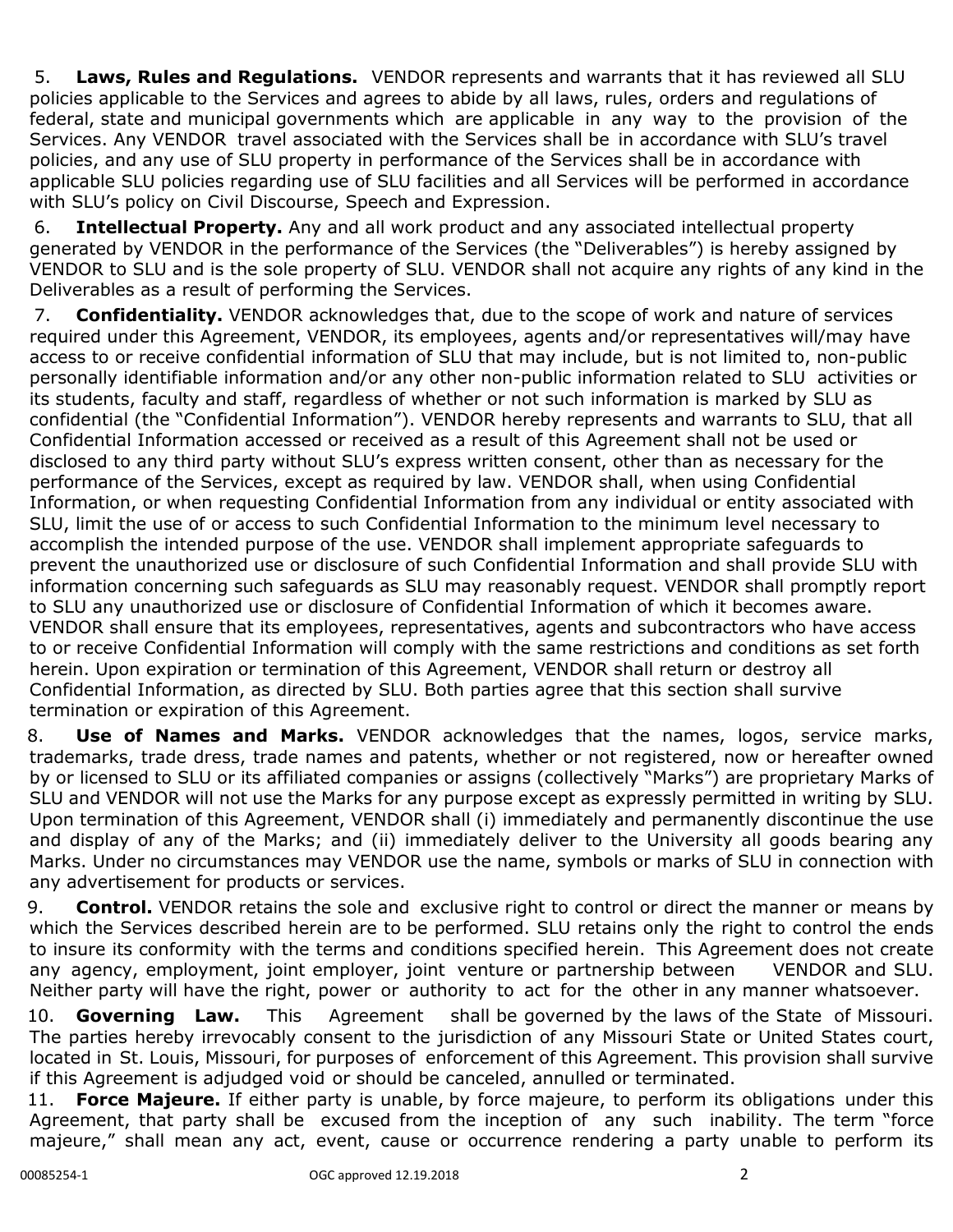obligations, which act is not within the reasonable control of such party. In no event shall either party be liable to the other for incidental, consequential or any other damages resulting from an act of force majeure.

12. **Audit.** When the total value of the Services exceeds \$10,000, VENDOR shall retain full, accurate and complete accounts and records in connection with the Services for a period of two

(2) years, which may be copied and /or audited by SLU or SLU's representative at any time during regular business hours upon twenty-four hour's notice to VENDOR.

13. **Assignment.** This Agreement may not be assigned by VENDOR without the written consent of University. Any use of agents, sub-agents, subcontractors and the like by VENDOR must be approved in advance, in writing, by SLU.

14. **Amendments.** This Agreement may not be amended by either party, except by a written amendment executed by a duly authorized representative of each party.

15. **Notices.** Any notices pursuant to this agreement shall be sent by U.S. first class mail to the addresses set forth above, or to such other addresses as either party may designate to the other in writing. Delivery of any notice will be deemed to be effective five ( 5 ) days after mailing, or on the date delivered if by personal delivery.

16. **Severability / Waiver.** Should any provision in this Agreement be adjudicated void or illegal, all other provisions shall continue in full force and effect and remain binding upon the parties. Failure by either party to enforce one or more of the provisions contained herein shall not be deemed or construed to constitute a waiver of default or waiver of any other violation or breach of any of the terms contained herein.

17. **Affirmative Action.** SLU is an equal opportunity/affirmative action employer. As a part of its affirmative action policies and obligations, SLU is subject to and will comply with the provisions governing federal contractors as set forth in 41 C.F.R. § 60- 1.4(a), 41 C.F.R. § 60-250.5(a); 41 C.F.R. §60- 300.5(a); and 41 C.F.R. § 60-741.5(a), and these regulations are hereby incorporated into this Agreement by this reference. These regulations prohibit discrimination against qualified individuals based on their status as protected veterans or individuals with disabilities, and prohibit discrimination against all individuals based on their race, color religion, sex or national origin. Moreover these regulations require that covered prime contractors and subcontractors take affirmative action to employ and advance in employment individuals without regard to race, color, religion, sex, national origin, protected veteran status or disability.

18. **Integration.** This Agreement supersedes any and all other and past agreements, either oral or written, and contains the entire agreement of the parties.

19. **Conflicts.** In the event a conflict arises between the terms and conditions set forth in the main body of this Agreement and **Exhibit A**, attached hereto or any other attachment, the terms set forth in the main body of this Agreement shall control over **Exhibit A** and **Exhibit A** shall control over any other attachment hereto.

20. If the Services involve work on any SLU property, VENDOR represents and warrants that it will maintain the property of SLU free and clear of all mechanics' and materialmen's liens. VENDOR agrees that, in case any liens should hereafter be filed against SLU's property which are related to this Agreement in any way whatsoever, then such liens so filed shall be released of record by VENDOR within ten (10) days of VENDOR's notice of the same, or, in the event VENDOR contests such lien(s), VENDOR shall post a bond sufficient to stay enforcement of the liens.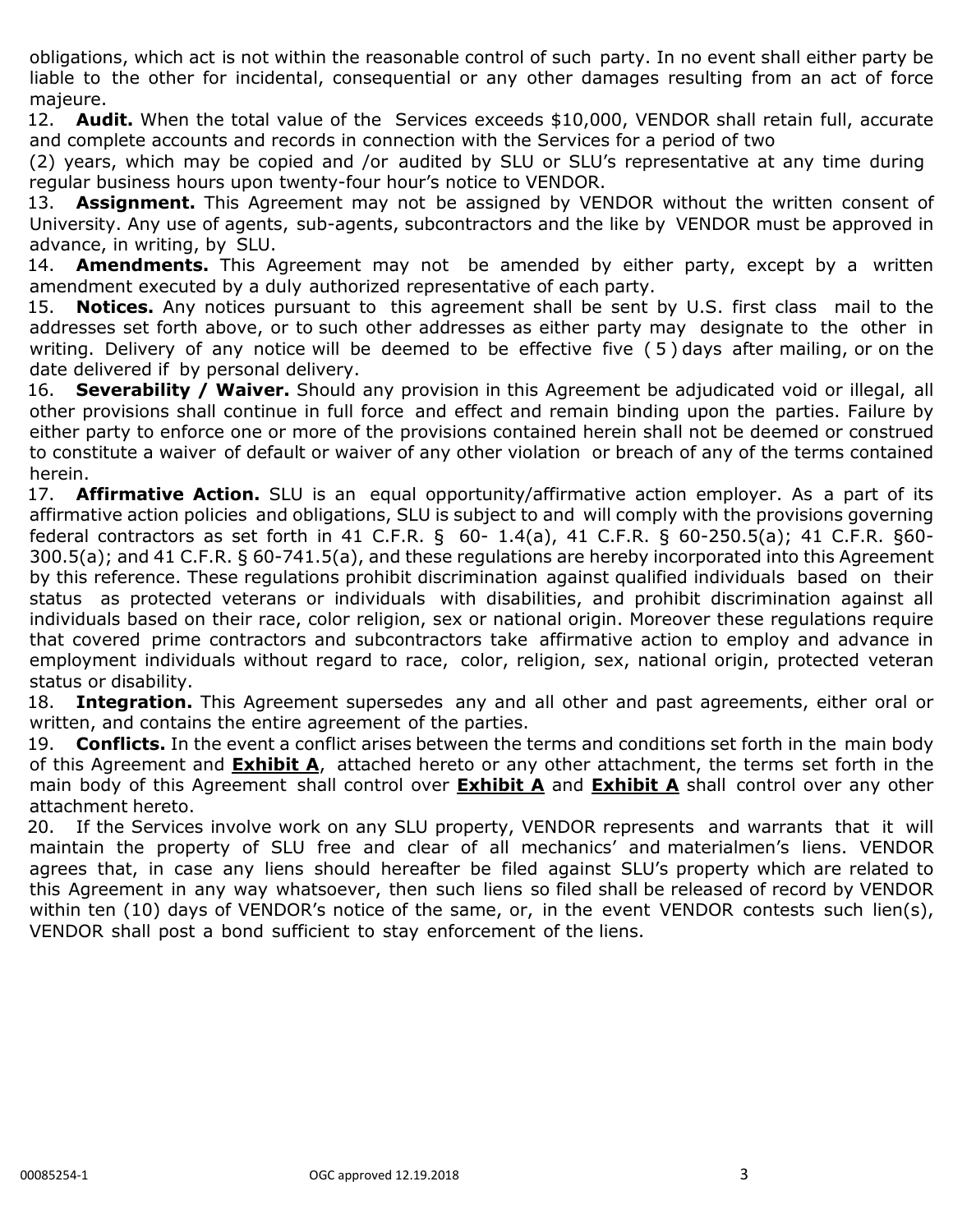## **Saint Louis University:**

By:

Printed Name:

Title:

Date:

## **VENDOR:**

By:

Printed Name:

Title:

Date: